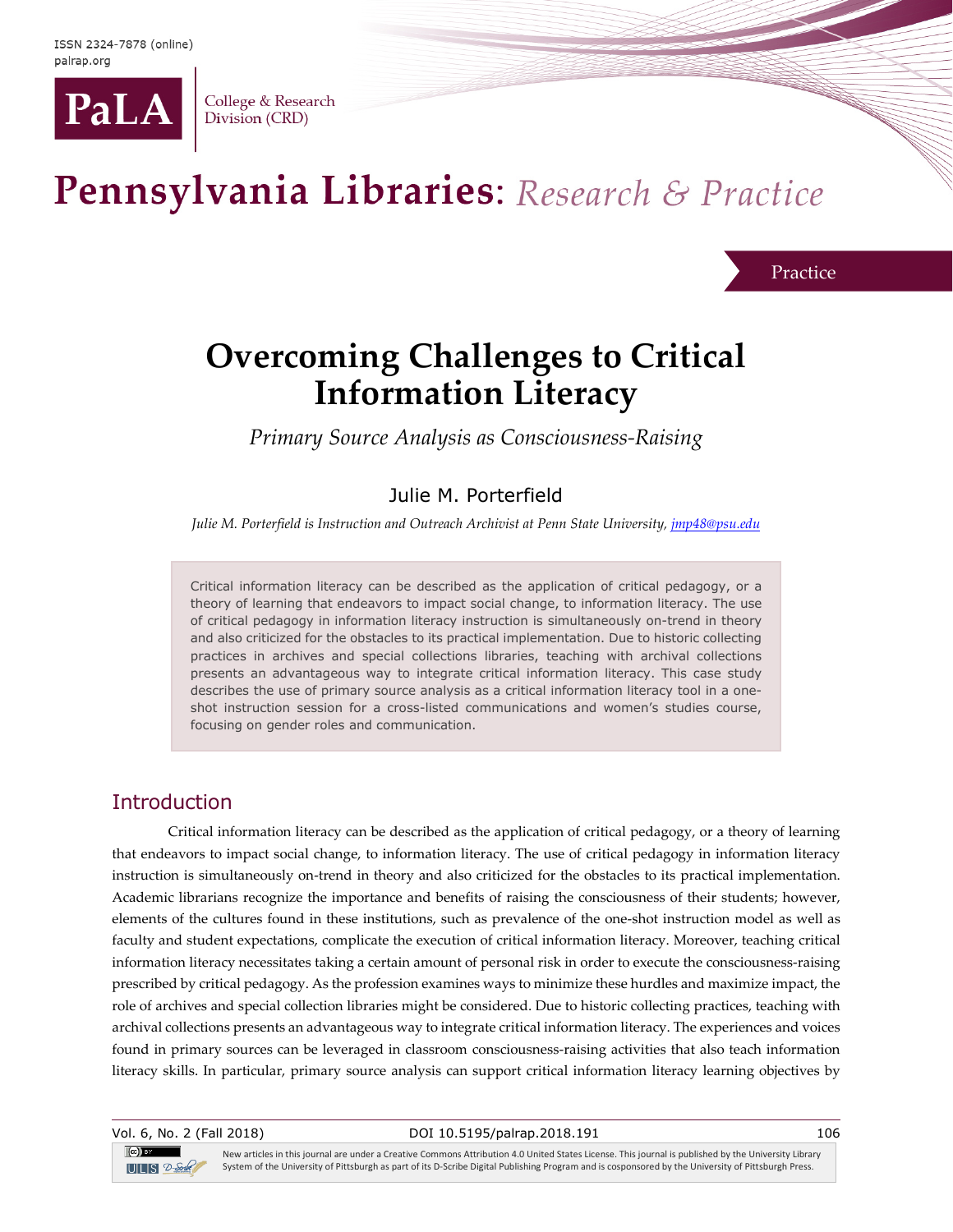guiding learners through the process of analyzing the authority and context of a source, while also using the experience of the source's creator to reach critical and socially-conscious conclusions.

This case study describes the use of primary source analysis as a critical information literacy tool in a one-shot instruction session for a cross-listed communications and women's studies course, focusing on gender roles and communication. The activity executed in the session used foundational archival principles to guide learners through their analysis of political pamphlets. It serves as an example of leveraging the power of primary sources found in special collections libraries and archives to teach critical information literacy; however, it is not the only context in which this pedagogical approach can be executed. Primary source analysis, such as the activity detailed here, can be scaled to suit a variety of disciplines, levels of learning, and institutional sizes. In any case, primary source analysis as a method of teaching critical information literacy serves as a new and innovative approach to both primary source literacy and critical pedagogy. It represents a new, socially conscious approach to teaching primary source literacy, which moves away from traditional show-and-tell models; and, it provides a fresh resource for critical information literacy instruction that helps to mitigate some of the challenges present in implementing critical pedagogy in the classroom.

#### Critical Information Literacy & Its Challenges

Critical information literacy is the application of critical pedagogical techniques to information literacy instruction. Critical pedagogy developed from the work of Paolo Freire (1970), who urged educators to "abandon the educational goal of deposit-making and replace it with the posing of the problems of men in their relations with the world" (p. 66). In other words, educators ought to provide space for their students to be critical of social problems and inequities, not present them with an already prescribed truth. Critical pedagogy in the information literacy context, "maintains that the development of students' capacity to pose thoughtful questions (as opposed to clear answers) is as important as their ability to locate, access, organize, evaluate, and apply information in the research process" (Cope, 2010, p. 13). As a theoretical construct, it is difficult to be disparaging of this approach to teaching information literacy. For most, teaching students to harness the power of information for social change seems like an important and worthwhile endeavor, and it is. However, like any pedagogical method, it does not come without its challenges, particularly for academic librarians practicing in institutions of higher education. In fact, Tewell (2018) notes that despite targeting library professionals with an interest in teaching critical information literacy, 15% of survey respondents still indicated that they do not incorporate critical information literacy into their teaching.

Many of the challenges that face academic librarians wanting to incorporate critical information literacy into their repertoire are related to the larger atmosphere of information literacy instruction in higher education. Commonly cited hurdles to critical information literacy include preparation time, frequency of the one-shot model, student and course instructor expectations, and assessment (Tewell, 2016). It can take, even an experienced instructor, significantly more time to plan a lesson using critical techniques. Critical pedagogy privileges the inquiry of learners. This means that opportunities for analyzing information and formulating and posing questions must be built into the lesson plan, which takes more time than planning for a lecture-based session, particularly if one is new to critical pedagogy and/or active learning techniques (Tewell, 2016). In the end, it takes more time to do anything new for the first time. It is much easier to default to a previously executed template. The time it takes to plan for a critical information literacy session is complicated further by the all too often short amount of time that librarians are able to spend with learners. Fitting all of the necessary learning outcomes into a 50-minute class session can be overwhelming without the goal of having students ask thought-provoking and socially-conscious questions about the information that they are consuming. Add this additional objective into the mix, and planning for a class is even further complicated. For some librarians, it becomes a question of privileging generic and situated skills, which seem to meet learners more immediate needs, over transformational skills (Lupton & Bruce, 2010). In some cases, students and course instructors also doubt the inclusion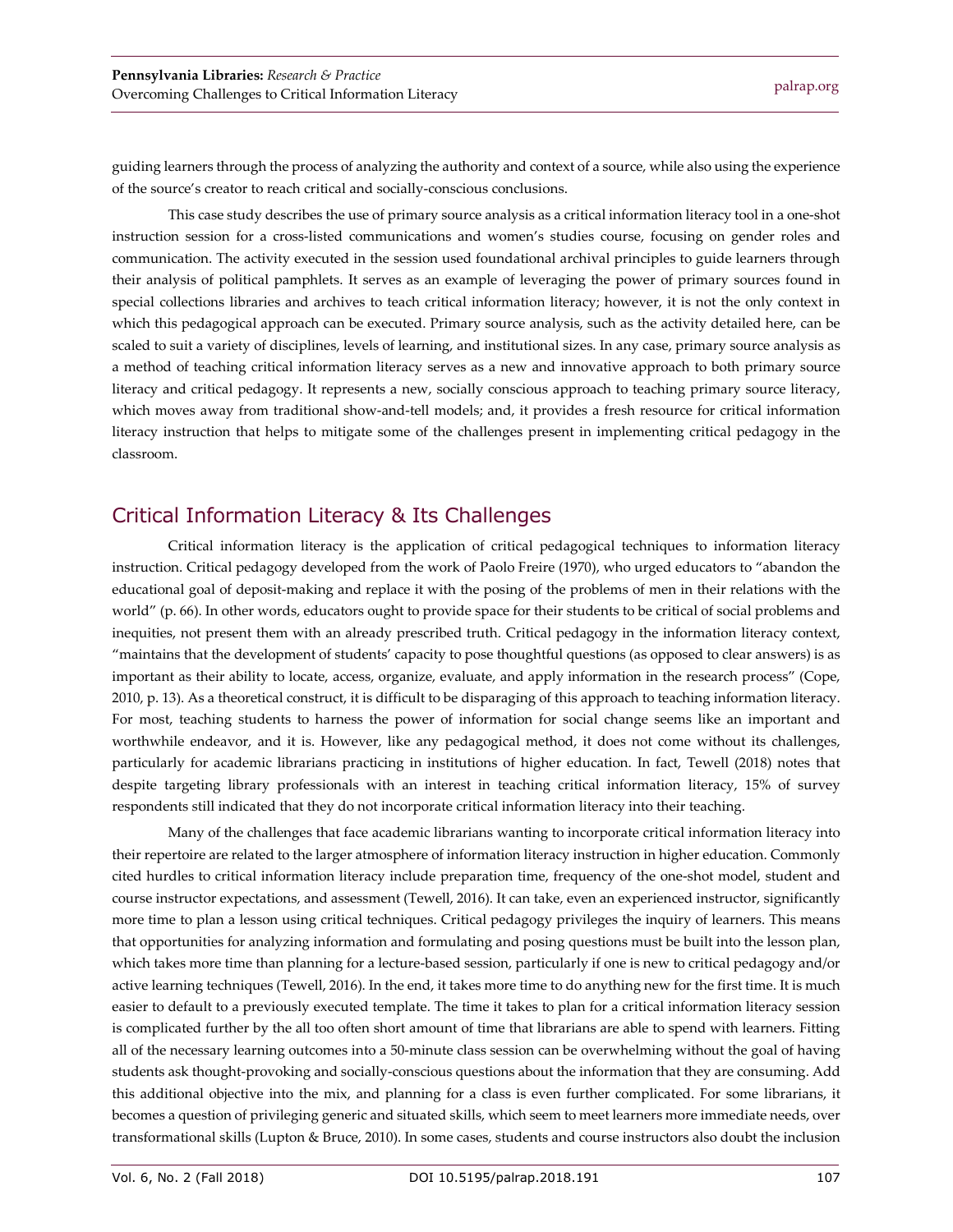of competencies beyond what is needed to complete an assignment. As colleges and universities compete with forprofit higher education institutions on the enrollment front, efficiency is increasingly a priority for all involved, particularly consumers or learners (Coughlin, Hoey, & Hirano-Nakanishi, 2009). As a result, assessment of student learning is more relevant than ever before. Unfortunately, critical information literacy learning outcomes are more difficult to assess, because critical inquiry is much more difficult to quantify. Moreover, assessment in and of itself is contrary to critical pedagogy's mandate to eliminate hierarchy. For academic librarians seeking to meet certain institutional or promotion and tenure teaching and learning goals, this can make critical methods of teaching unappealing.

Outside of the institutional context, critical approaches to teaching can present educators with personal challenges as well. Critical pedagogy requires the confidence and assurance to publicly discuss social issues in a critical way. Freire (1998) himself said, "I cannot be a teacher without exposing who I am. Without revealing, either reluctantly or with simplicity, the way I relate to the world, how I think politically" (pp. 87-88). The keystone of critical pedagogy is consciousness-raising, or conscientização, which is an effort to achieve a critical awareness of social situations (Freire, 1970, p. 35). Typically, consciousness-raising activities include three major elements: sharing of experiences, identifying instances of shared oppression, and then collective action against oppression. As a technique, it has been used by both social activism groups and critical educators alike. However, in the realm of education, consciousness-raising presents a particular challenge. Activism is predicated on a desire for social change, but, for many, a critical approach to education is a departure from traditional understandings and definitions of education. As a result, educators wishing to incorporate a critical approach to their teaching might fear negative reactions from learners. Likewise, learners who are interested in participating in a critical classroom might worry about the reactions of fellow learners, who do not wish to participate. In short, a critical educator is successful only when they are willing to reveal their thoughts, values, and experiences in the classroom in the same way in which they expect their students to share these reflections, and this means taking a risk. Ann Manicom (1992) identifies the silences that occur in critical classrooms as a result of these fears as personal safety silences. Additionally, Manicom notes that even in a safe environment, minority experiences in a group are often silenced, and that is when they are present. Some educators are faced with implementing critical approaches in largely homogenous classrooms, which inhibits students' ability to learn from experiences that are different from their own.

Given these challenges at both the institutional and personal levels, it is not surprising that some academic librarians are hesitant to experiment with critical information literacy in their classrooms. Nevertheless, critical information literacy is increasingly important in the current political climate and information marketplace. Thus, the question seems not to be should academic librarians integrate critical pedagogical techniques, but rather, can the profession identify classroom activities and tools that mitigate the challenges of critical information literacy, while still maintaining its integral components and objectives? Special collections libraries and archives provide one such solution.

#### Why Archives & Special Collections?

When compared with teaching and learning in other library contexts, information literacy within archives and special collections libraries is a growing, but relatively young area of expertise in archival theory and practice. Although interest in incorporating archival primary sources into history curricula has vacillated based on pedagogical trends for nearly a century, the rise in assessment culture in higher education in the 2010s brought with it a need to tie archival holdings to interdisciplinary, strategic goals, such as student learning (Yakel & Malkmus, 2016). Once considered the "handmaidens of historians," archivists are asserting their expertise, not just in the curatorial content or collections, but also use, which includes teaching others how to properly navigate repositories and incorporate primary sources into their research (Cook, 2011, p. 608). As a result, there is growing interest in pedagogical approaches and standards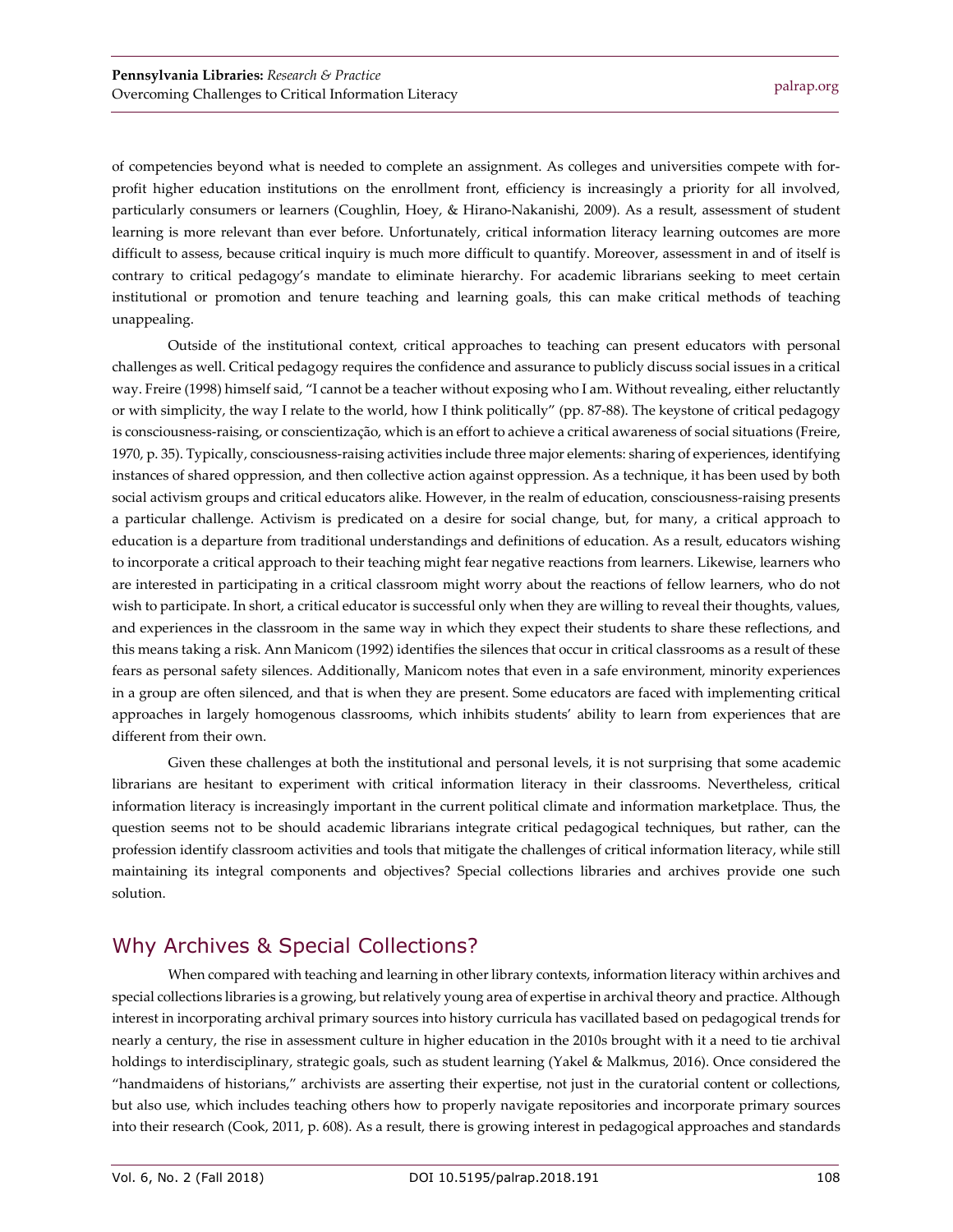for teaching and learning in archives, which has resulted in the Society of American Archivists and Rare Books and Manuscripts Section of the Association of College and Research Library's Joint Guidelines for Primary Source Literacy. The Guidelines (2017) call for learners to "critically evaluate the perspective of the creator(s) of a primary source, including tone, subjectivity, and biases, and consider how these relate to the original purpose(s) and audience(s) of the source," which certainly serves as an example of critical information literacy in the archival context (p. 5).

Despite the recentness of calls for critical learning outcomes in primary source and archival literacies, this does not mean that archives have not historically been active in matters of social justice. In fact, archival professionals have long acknowledged their role in shaping collective memory, and either legitimizing or delegitimizing experiences by collecting or not collecting them. As a result, in matters related to social justice, archivists have placed emphasis on appraisal, or the process of identifying materials offered to an archives that have sufficient value to be accessioned (Pearce-Moses, 2005). Beginning in the late 1960s and early 1970s, archives slowly began efforts to diversify their holdings in an effort to support researchers of the New Social History, who aimed to write historical narratives that included all perspectives in a given society. In the 50 years that have followed, repositories have continued this trend through a variety of appraisal theories, which endeavor to document the broadest array of experiences as possible. Though still not fully representative, archival collections are more diverse now than they have been previously. However, despite the similarities between critical pedagogy and diversity-focused methods of appraisal, critical approaches to archival practice have far less frequently been extended to teaching and learning in archives (Hooper, 2010). Punzalan and Caswell (2016) identify five social justice related elements of archival theory and practice, which include the education of archival professionals but not archival users. So, it is not surprising that archival material does not immediately come to mind as the first choice for librarians hoping to teach critical information literacy. Nevertheless, teaching with archives can be a tool for minimizing the challenges present in critical information literacy.

As mentioned previously, challenges to critical information literacy take place at both the institutional and personal levels. Integrating archival material, or more specifically, primary source analysis activities, can be a tool for limiting the effects of the challenges found in both contexts. In terms of institutional expectations, learners and instructors often arrive at information literacy instruction sessions with very practical learning outcomes in mind. They want to be able to make a clear connection between topics covered and the skills necessary to complete their assignment. When it comes to archival material, this typically means that instructors are most interested in primary source literacy, or the ability to identify, analyze, and use primary sources in their assignment. Fortunately, analyzing primary sources is an avenue for practicing primary source literacy skills as well as a way to provide testimony of experience for consciousness-raising. By definition, a primary source is "material that contains firsthand accounts of events and that was created contemporaneous to those events or later recalled by an eyewitness" (Pearce-Moses, 2005, p. 309). As a result, primary sources are a perfect substitute for personal testimony in consciousness-raising. Learners can discuss the shared oppression that they identify between the sources and reach critical conclusions. To meet their more practical needs, they can also practice their primary source analysis skills and use the lesson's analysis guide to help them digest future sources for their assignment. Other institutional challenges, such as time and assessment are also addressed with primary source analysis. While it does take a notable amount of time to select and prepare the primary sources to be used in the analysis activity, learners achieve multiple outcomes with one activity. Moreover, the rising popularity of online primary source sets, such as those provided by the Digital Public Library of America and their partners, significantly cut down the amount of preparation time needed. Also, a written worksheet guide to the analysis easily serves as a qualitative assessment of learning at the end of the session.

Primary source analysis makes the most significant impact on personal challenges to critical information literacy, because it permits both teachers and leaners to participate in the critical analysis of consciousness-raising while exposing less of their personal experience than would be necessary without the primary source. Primary sources as a substitute for personal experience testimony limits all three of the typical silences found in consciousness-raising. Personal safety silences are less likely to occur, because the experiences being discussed do not belong to any one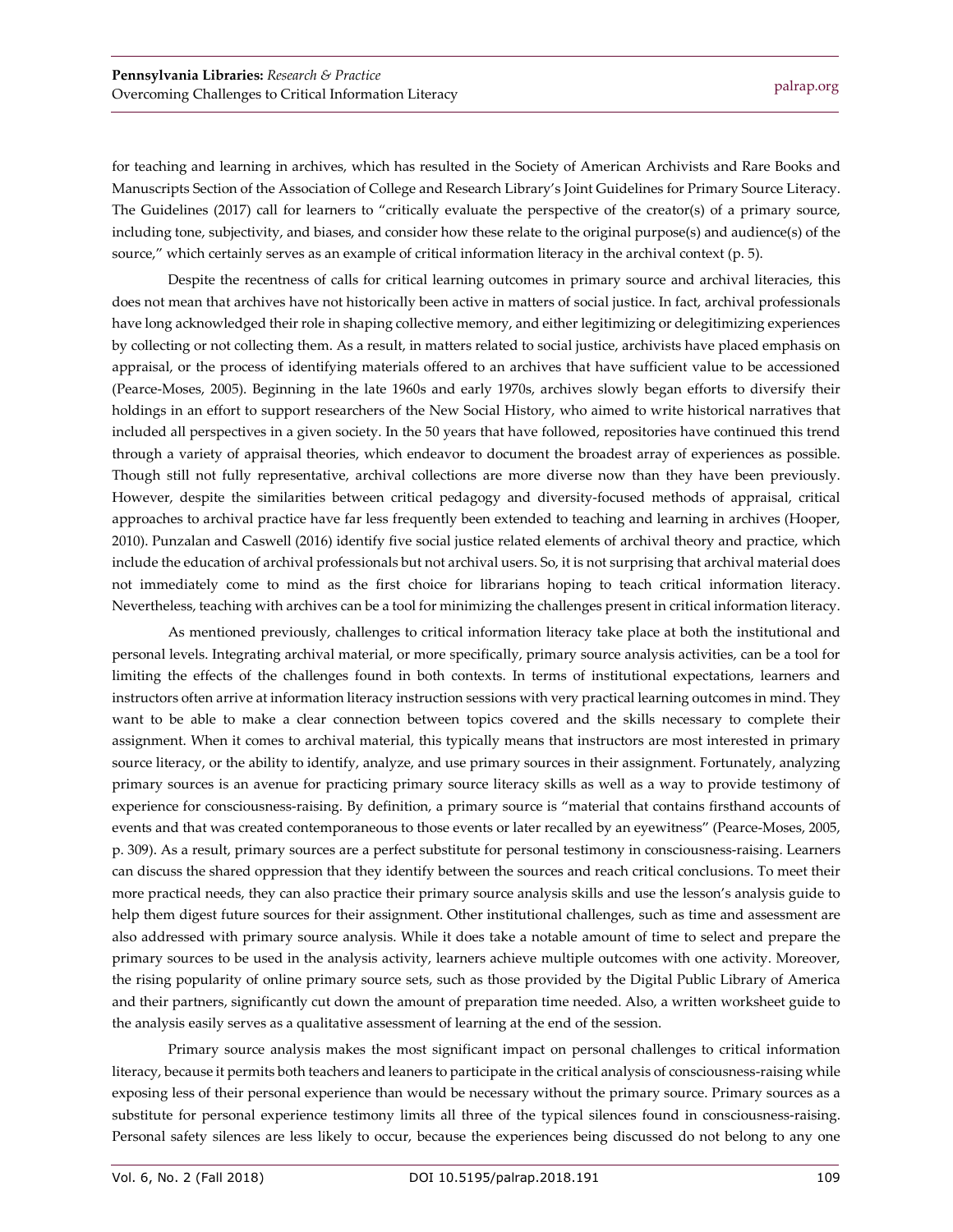person from the class. They are abstract. For those teachers and learners who still might want to contribute pieces of their own experience to supplement the primary sources, minority experiences are less likely to be silenced when primary source examples support and legitimize those experiences. Finally, the silences that occur when a class is homogenous can be eradicated completely by selecting primary sources whose creators are demographically different from the learners in the class.

The benefits of using primary source analysis to teach critical information literacy are clear. Not only do these activities help to alleviate some of the inherent challenges to using critical pedagogy to teach information literacy skills, but contemporary archival collecting theory supports critical pedagogical efforts by aiming to represent the widest array of experience possible within collections. With this theoretical foundation in mind, the following case study details how critical primary source analysis was implemented and assesses its impact on student learning and the challenges of critical pedagogy.

### A Critical Primary Source Analysis Case Study

Critical primary source analysis was implemented in primary source literacy instruction for a Gender Roles in Communication course at the Pennsylvania State University during two consecutive spring terms. In both cases, the course was cross-listed as both a communications and a women's studies course and was intended for upper-division undergraduate students. The course's faculty instructor contacted the Instruction & Outreach Archivist to request that the students obtain access to the women's liberation series of the New Left pamphlet collection, which contains international, published political pamphlets related to women's liberation causes, spanning from the 1910s to the 1980s. One of the course's stated objectives was to differentiate between gender norms in different eras and settings, and the instructor hoped to utilize the collection to help meet this outcome. After consulting with the faculty instructor and the syllabus, the Instruction & Outreach Archivist determined that critical primary source analysis was an ideal activity for reaching the course goals. Learning outcomes for the course's visit each term included:

- Learners will define the content, context, and structure of an archival record, so that they can utilize these elements to analyze primary sources.
- Learners will identify the role of archives in shaping collective memory, so that they can reach critical conclusions about the archival arrangement and description of primary sources.
- Learners will analyze primary sources, so that they can reach critical conclusions about the social context of those sources.

The sessions began with a brief lecture on the three parts of an archival record and the role of archives in shaping collective memory. The content of the lecture included defining the three parts of an archival record: content, context, and structure. Content is the actual facts or opinions contained in the record. Context is the circumstance under which a record was created, or the who, what, when, where, and why. Structure is the format of a record. The lecture also utilized an advertisement for *The Feminine Mystique* from a 1963 edition of the *New York Times* to demonstrate examples of part of a record. Finally, the Instruction & Outreach Archivist used literature on archival appraisal to demonstrate the role of archives in shaping collective memory.

The next element of the session was the primary source analysis itself. Learners were seated in small groups of four to five students. Each group was given a folder from the women's liberation series of the New Left pamphlets, and each student was given a primary source analysis worksheet. These worksheets asked the learners to, as a group, select one of the items from their folder and identify the content, context, and structure of their chosen item. It also included a reminder definition of each part of a record. The final question on the worksheet asked the learners to draw final conclusions by tying together their responses for each part of the record. Each group was given 15 to 20 minutes to work together to complete the worksheet questions. During this time, both the archivist and the faculty instructor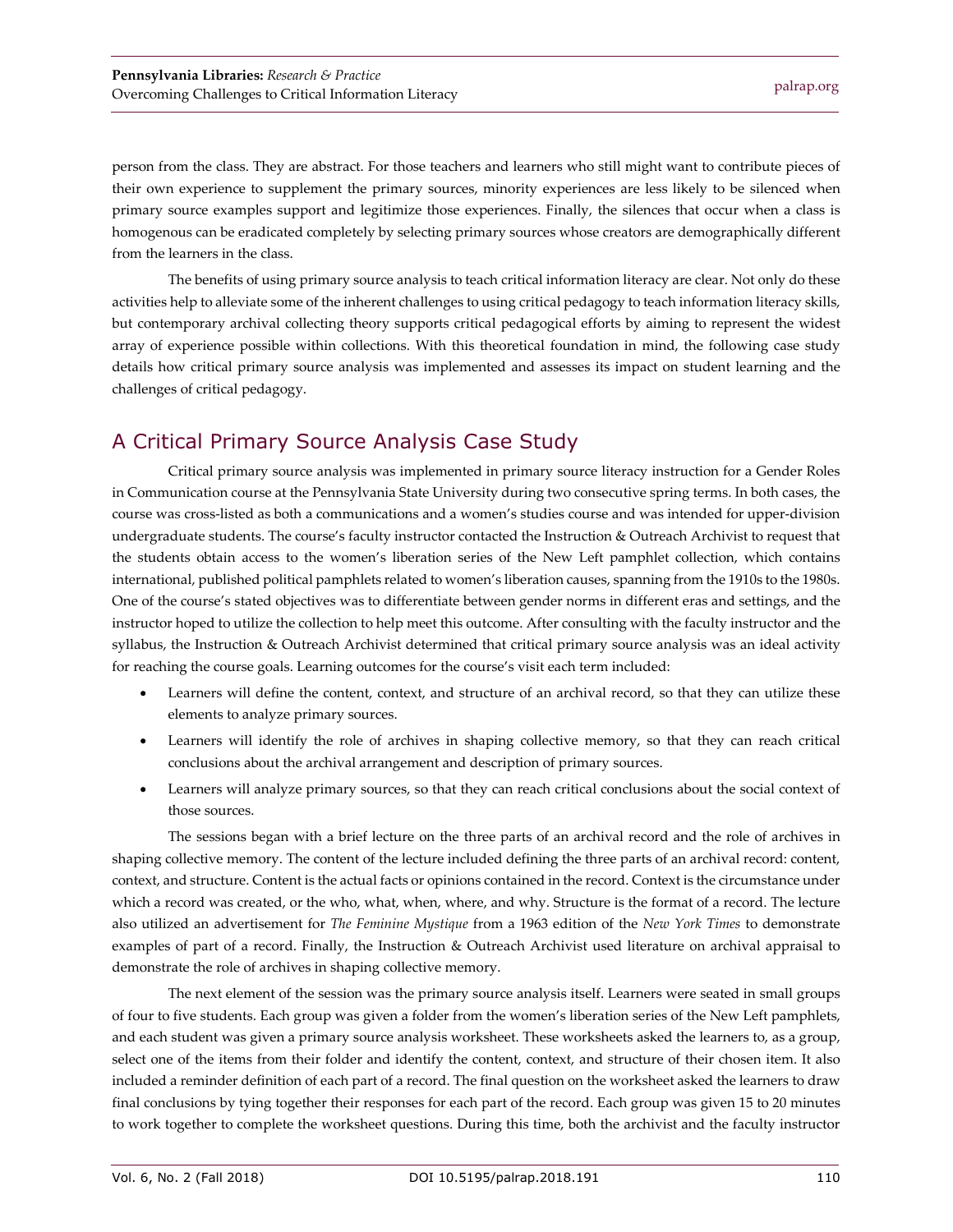were available to field questions from the groups. Each group was also given an iPad to view their folder's description from the collection's finding aid and were encouraged to search for secondary contextual information when they had unanswered questions. Lastly, each group was asked to write their final responses to the worksheet questions on an oversized post-it note and report out their findings to the class. By identifying the content, context, and structure of their items, learners pieced together the experiences of their item's creators. In their reports to their fellow groups, students responded to the experiences identified in other selected items, and discussion was generated around how the experiences found in each item were similar and different. Some learners shared pieces from their own experiences that they related to the experiences found in the primary sources. In the end, learners had completed a consciousnessraising exercise using primary sources as testimony.

The sessions confirmed that using primary sources to substitute for personal testimony in consciousnessraising is successful in eliminating personal hurdles and fears to participating in critical pedagogy. Both instructors and learners were forthcoming in their responses to the experiences found in the sources as well as willing to connect some of their own experiences to those found within the sources. In one session of the course, a student, who participated in a group that reviewed a published response by black women to a published request from Black Panther men for black women to discontinue their use of birth control, shared that he was raised by a single, African American mother and closely identified with the critical response found in the women's publication. He freely shared this experience in largely homogenously Caucasian class and used both his experience and the source's experience to support each other as evidence of the oppression of African American women through reproductive rights.

In terms of institutional challenges, such as faculty and student expectations, the sessions did not face the challenges typically cited as obstacles to critical information literacy instruction. Both the faculty instructor and students in this course were pleased with the session and its relevance to the course goals, despite the inclusion of critical pedagogy. There was no indication that the critical elements were contrary to the course goals and assignments. In fact, the faculty instructor returned with the course for the same session and activity a year later, when she offered the course again. In addition, when the instructor polled students for a response on their experience, an international student from New Zealand remarked that, "this experience is why I came to Penn State."

Less progress was made in eliminating hurdles related to the assessment of critical information literacy. Indicators of whether students met the sessions' learning outcomes remained largely qualitative and anecdotal. The primary source analysis worksheet served as an assessment tool. Additionally, reflections on anecdotal evidence from the group discussion was gathered. For example, one group analyzed a National American Women's Suffrage Association (NAWSA) newsletter, and during their report to the other groups, they included that they determined through additional, secondary contextual research that NAWSA was taking credit for an event that was actually organized by the National Woman's Party (NWP). This was an indication of the learners in that group meeting the third outcome for the session: learners will analyze primary sources, so that they can reach critical conclusions about the social context of those sources.

#### **Conclusion**

As noted above, this case study indicates that the social justice link between archival theory and critical pedagogy can be practically executed through critical primary source analysis. Moreover, several of the obstacles to implementing critical information literacy were addressed through the use of primary sources. This represents only a beginning to the use of primary sources to teach critical information literacy. It serves as an example of a new and innovative way to practice critical information literacy instruction. It is an indication of the ways that primary sources can help successfully mitigate challenges to critical pedagogy. However, it is not meant to be comprehensive. Instead, it is a call to academic librarians to continue to implement critical primary source analysis, so that additional reflection